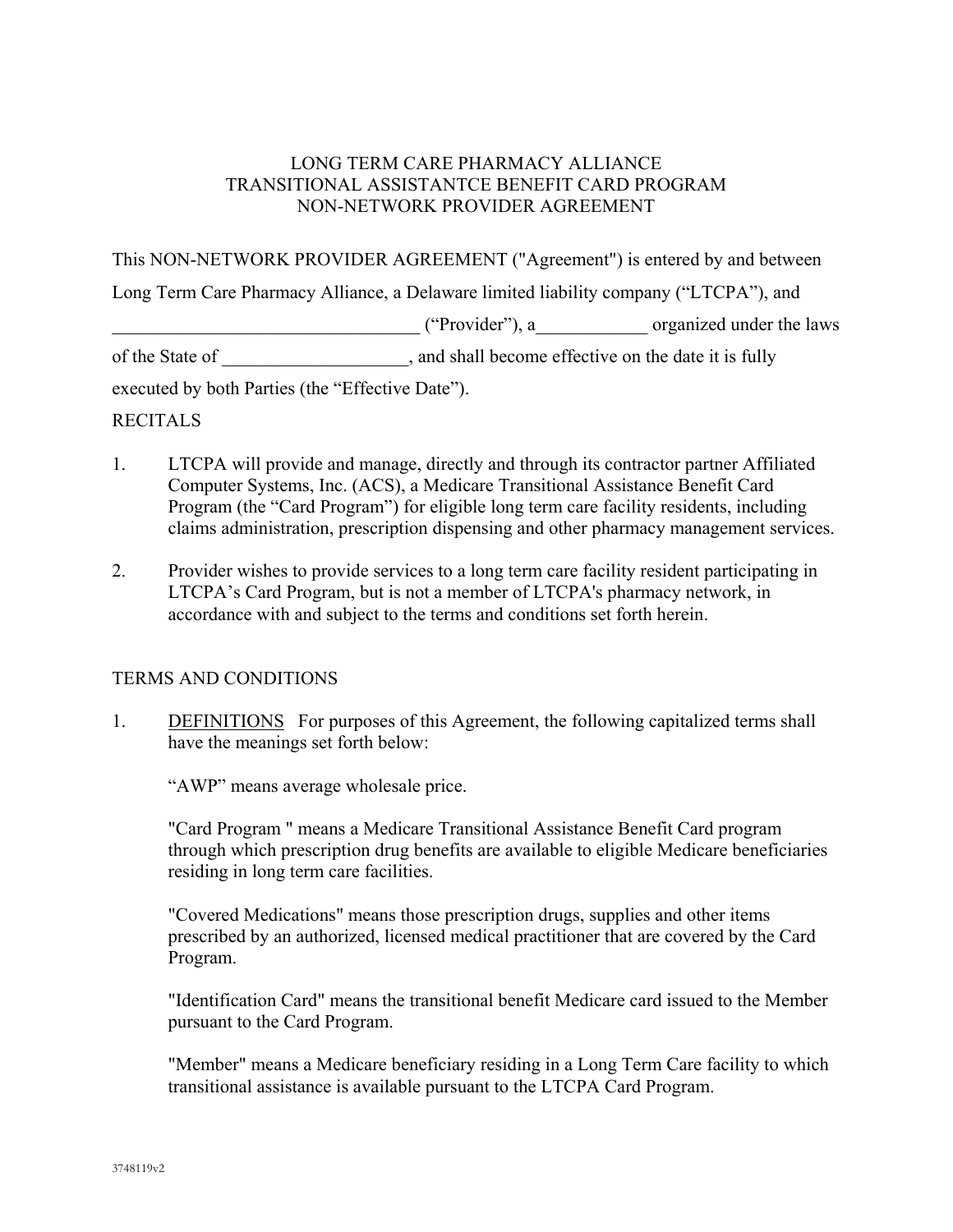"NCPDP" means the National Council for Prescription Drug Programs.

 "Pharmacies" means the pharmacies that are owned (directly or indirectly) or operated by Provider and licensed by the appropriate state board of pharmacy or other applicable regulatory authority, and "Pharmacy" means any such pharmacy. If Provider owns only one Pharmacy, then "Provider" and "Pharmacy" are used interchangeably in this Agreement.

 "Prescription Drug Program" means the Card Program provided by LTCPA under the Medicare Statute.

 "Usual and Customary Retail Price" means the price that the pharmacy or Provider would charge a customer in the absence of the Card Program.

# 2. PHARMACY SERVICES

- A. Provider agrees to participate in the Medicare Drug Discount Card Program. As part of that agreement, Provider shall, or shall cause the Pharmacies to, provide the following services in connection with LTCPA's Prescription Drug Program:
	- 1. Verification of Participation. Determine, through reasonable means, that the Member may be eligible for benefits under the Card Program.
	- 2. Dispensing. Dispense Covered Medications to each Member in accordance with all applicable laws and regulations of the Card Program, and respond to messages such Pharmacy receives from LTCPA or ACS.
	- 3. Claims. Submit applicable prescription drug claims to ACS, on behalf of LTCPA, or ACS in the most current NCPDP telecommunications format for processing and payment, and include the eleven digit NDC number for the original package size for the Covered Medication. If a claim cannot be transmitted on-line, the dispensing Pharmacy will make reasonable attempts to retransmit the claim. If such retransmission fails, such Pharmacy shall contact ACS as soon as reasonably practicable by telephone to make acceptable alternative arrangements to submit the claim on magnetic tape or NCPDP universal claim form. Provider shall make reasonable efforts to submit each claim within 30 days after the prescription is filled.
	- 4. Drug Utilization Review (DUR) Services. Provide reasonable DUR services with regard to Covered Medications that the Member is taking. Reasonable DUR services shall include, at a minimum, such services as required under applicable federal or state law or regulation.
- B. Standards of Service. Provider shall, and shall cause its Pharmacies to, perform the services required of it under this Agreement with at least the same standard of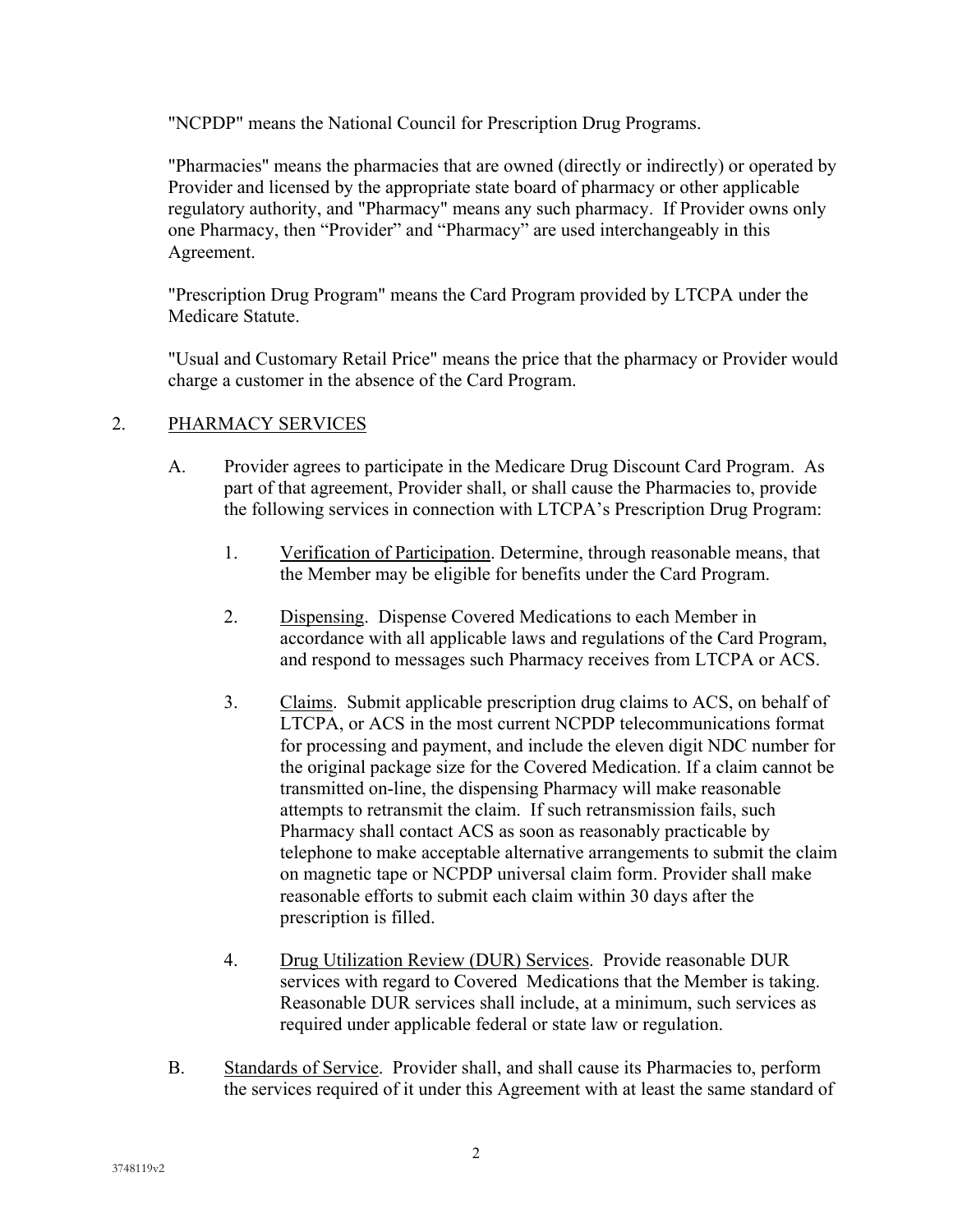care, skill and diligence that is customarily used by pharmacies in the community and that Provider and its Pharmacies use in serving other customers. Provider agrees that the administrative and billing practices applied and the prices charged for products and services to holders of Identification Cards shall be an amount no greater than the lower of (1) the Usual and Customary Retail Price or (2) the AWP plus six (6) dollars for dispensing charges. The Provider further agrees that it will not charge a Member any additional fees, irrespective of the pricing methodology employed, solely because of participation in the Card Program, nor issue any coupons to any such Member.

- C. Compliance with Applicable Law; Permits and Licenses. Provider shall, and shall cause all Pharmacies to, be bound by and comply with the provisions of all applicable laws, rules and regulations of the state board of pharmacy and other governmental bodies having jurisdiction over Pharmacies and state and Federal privacy and security regulations, including without limitation, those set out in 42 C.F.R.§403.812, and all license and permit requirements that are required to dispense Covered Medications to Members.
- D. Multiple Pharmacies. If Provider owns or controls more than one Pharmacy, then all Pharmacies owned or controlled by Provider shall provide services to Members in accordance with this Agreement unless Provider and LTCPA otherwise agree in writing.
- E. Prohibited Sales. The Provider or Pharmacy shall not seek benefits under the Card Program for the purchase of over the counter drugs or any drugs that are excluded from the definition of "covered drugs" under the Program.
- F. 42 C.F.R. § 403.816(b)(4)(i) Waiver. LTCPA agrees to waive any penalties against long term care pharmacies for submitting late claims to the special endorsed sponsor due to the pharmacy's coordination of benefits activities;
- G.  $\frac{42 \text{ C.F.R. } }{42 \text{ C.F.R. } }$  403.816(b)(4)(ii) Requirement: The provision of services under this Agreement shall be limited to only transitional assistance enrollees who reside in a long term care facility serve by the long term care pharmacy.
- H. Out of Network Administrative Fee: Provider agrees to pay LTCPA a fee of five dollars (\$5.00) per year for each Member to whom it administers services under the LTCPA Prescription Drug Program covered by this Agreement. Such payment shall be due within 30 days following the Provider's utilization of the LTCPA Prescription Drug Program. If a Member is enrolled in LTCPA's Prescription Drug Program during 2004, and remains enrolled in 2005, such payment shall be made no later than January 30, 2005.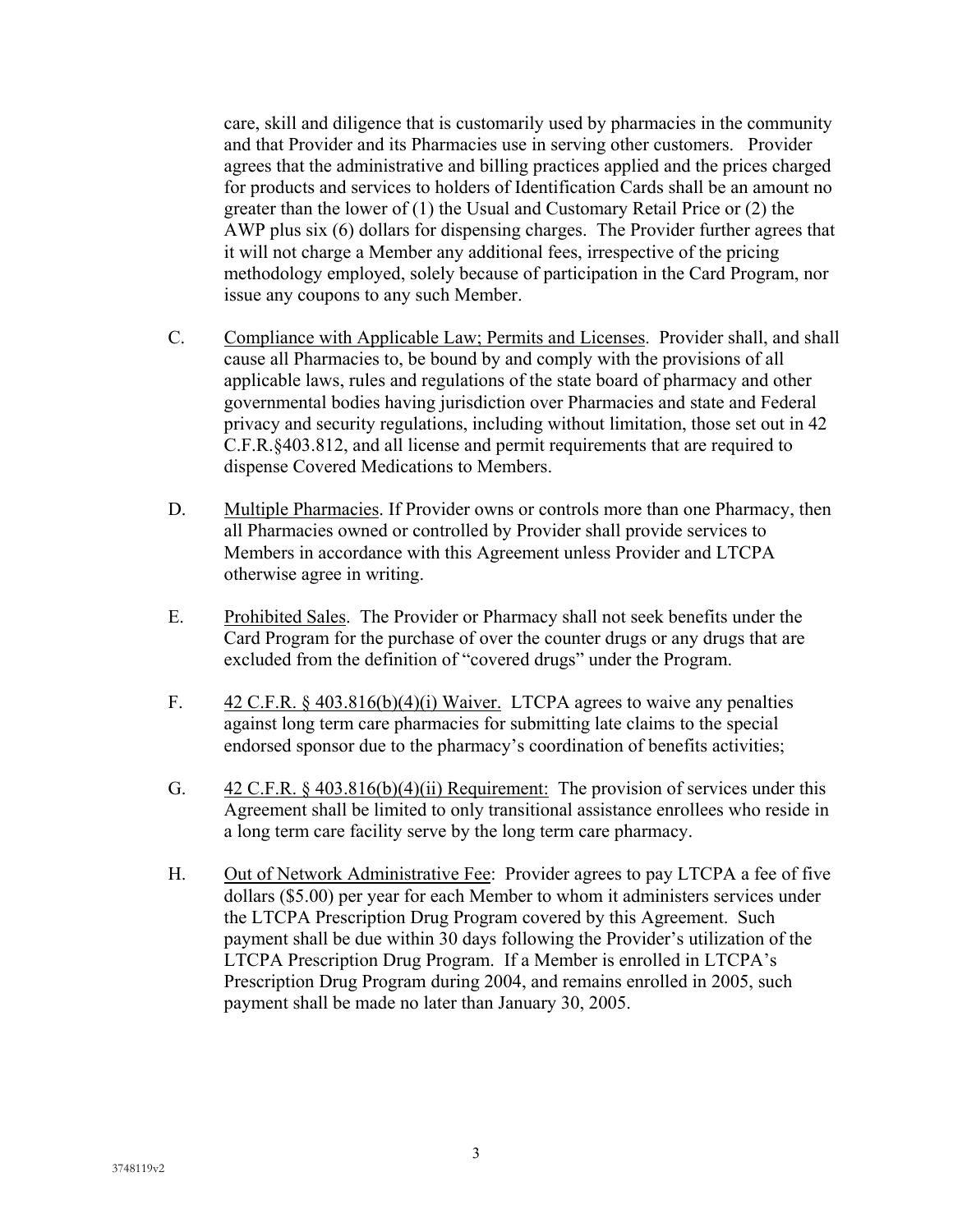### 3. LIABILITY INSURANCE; INDEMNITY

- A. Provider shall obtain and maintain, and shall cause the Pharmacies to obtain and maintain, in full force and effect and throughout the term of this Agreement such policies of general liability, professional liability and other insurance of the types and amounts as are reasonably and customarily carried by pharmacies with respect to their operations.
- B. LTCPA shall not be liable or suffer loss for any claim, injury, demand, or judgment of any kind whatsoever arising out of the sale, compounding, dispensing, manufacturing, consultation or use of any prescription drug or any service provided by a Pharmacy or Provider pursuant to this Agreement. Regardless of the insurance coverage required herein above, Provider shall indemnify, defend and hold harmless LTCPA, it's officers, directors and employees, against the full amount of any and all loss, expense, claim, or damage (including expert and professional fees and attorneys fees) arising out of or attributable to the sale, compounding, dispensing, manufacturing, consultation or use of any prescription drug or any service provided by a Pharmacy or Provider pursuant to this Agreement.

### 4. RECORDS

 Provider and the Pharmacies shall maintain medical, financial and administrative records relating to Members and their prescriptions for Covered Drugs in accordance with applicable law and as required for quality assurance and peer review programs. The parties agree that such records shall be treated as confidential so as to comply with all applicable state and Federal laws regarding the confidentiality of patient records.

# 5. ADVERTISING, MARKETING AND RESERVATION OF RIGHTS

 LTCPA may use Provider's and any Pharmacy's name, location and description of services for purposes of advertising or marketing prescription drug programs for or related to any communication, application, licensing requirement or other legal requirement mandated by any governmental authority.

#### 6. TERM

- A. The term of this Agreement shall commence on the Effective Date and continue for at least the lifetime of the Card Program, unless terminated or extended as provided in this Section 6.
- B. Notwithstanding any provision to the contrary, the parties hereto agree that in the event either (i) Provider or any Pharmacy, on the one hand, or (ii) LTCPA, on the other, shall default in performance of any of their respective obligations under this Agreement and good faith efforts to cure such default have not begun within 30 days after the receipt of written notice thereof, the nondefaulting party shall have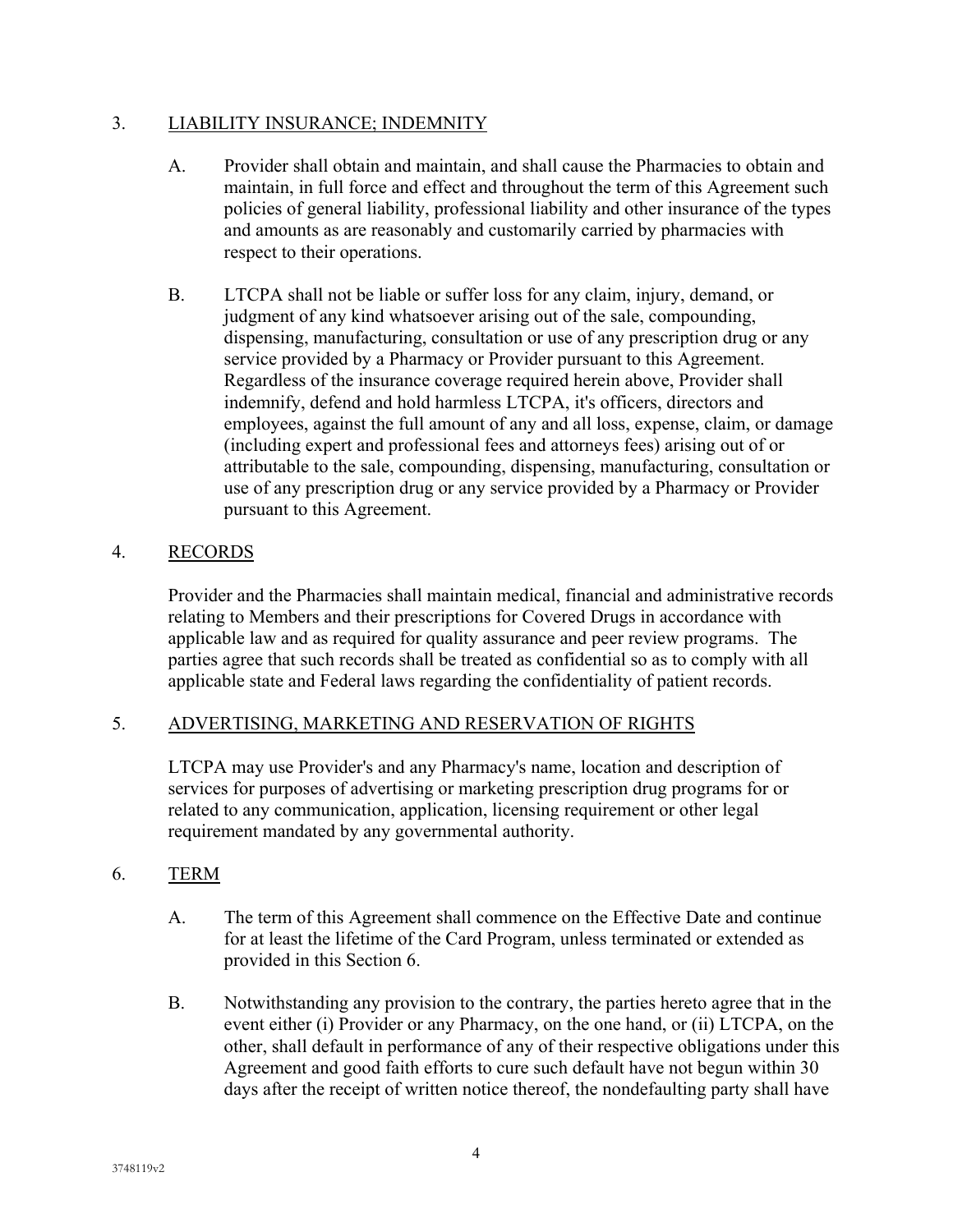the right by further written notice to the defaulting party to terminate this Agreement effective as of any future designated date, not less than 30 days from the date of the termination notice. The foregoing sentence shall also give LTCPA the right to terminate any Pharmacy without terminating the Agreement as a whole, in the event that such Pharmacy defaults and fails to cure such default, as provided above.

 C. LTCPA may immediately terminate this Agreement, with respect to Provider or a Pharmacy, respectively, upon written notice in the event that (i) Provider or such Pharmacy ceases to be licensed by the appropriate licensing authority, (ii) Provider or such Pharmacy submits a fraudulent prescription drug claim or any information in support thereof, (iii) any representation to LTCPA or any response to a question set forth on the Provider Certification is untrue, or (vi) there is a change in ownership of Provider (unless Provider is a public company) without LTCPA's prior consent, which consent cannot be unreasonably withheld.

# 7. MISCELLANEOUS

 A. Any notice required to be given pursuant to the terms hereof shall be in writing and sent by ordinary or express mail to the other party at the address listed below or to the last reported address of such party:

 If to: LTCPA Attn: Paul Baldwin Address: 1025 Connecticut Ave., N.W. Washington, D.C. 20006

If to a Pharmacy, to the address set forth hereto, or the last known address.

- B. Any reference to the parties in this Agreement shall include, apply to, bind and benefit the permitted assigns and successors of the parties and any corporation, partnership, individual, or person acting in a fiduciary capacity on their behalf.
- C. This Agreement, including the Exhibits, constitutes the entire understanding of the parties hereto with respect to the subject matter hereof and, upon execution by the parties, supersedes all prior oral or written agreements between the parties with respect to the subject matter hereof. No modification, alteration or waiver of any term, covenant or condition of this Agreement shall be valid unless agreed to in writing by both parties, except as hereinafter set forth. Notwithstanding the foregoing, Provider and LTCPA agree that LTCPA may amend this Agreement to comply with any changes required or suggested by the appropriate regulatory authorities in the course of discharging their responsibilities under applicable laws and regulations. LTCPA shall furnish Provider with written notice of such amendments. In the event any such amendment constitutes a material change in the terms of the Agreement that is unacceptable to Provider, Provider may elect to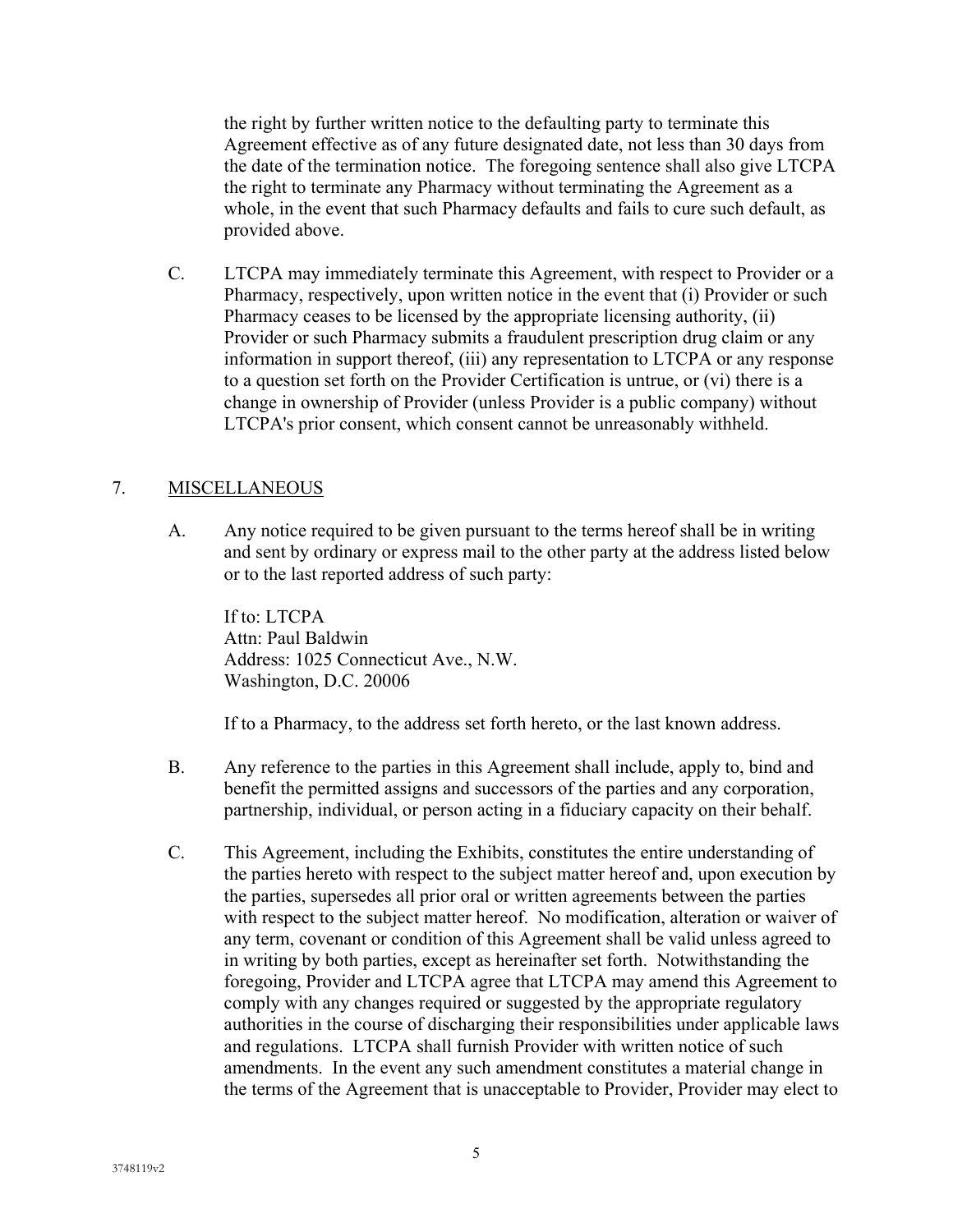terminate this Agreement by giving written notice of such election to terminate to LTCPA within 20 days of receipt of amendment, and such termination shall be effective no earlier than 60 days after receipt of written notice by LTCPA. If Provider does not so elect to terminate this Agreement within such 20 day period, such amendment will be deemed approved by Provider and LTCPA and shall automatically become a part of this Agreement. Provider further agrees that LTCPA may amend all policies and procedures of LTCPA, in its sole discretion, and such amendment shall not require consent of Provider or a Pharmacy.

- D. Provider and LTCPA acknowledge, Provider on its behalf and on behalf of its Pharmacies, that in the performance of the services to be rendered hereunder, Provider and the Pharmacies will have access to certain confidential business information of the other (collectively, the "Confidential Information"). The parties shall not disclose or use or enable anyone else to disclose or use, in whole or in part, any such Confidential Information other than for the purpose of providing the services to be provided hereunder and shall promptly return all Confidential Information to the other upon termination of this Agreement.
- E. This Agreement shall be construed and governed in all respects according to the internal laws in the State of New York, and all actions or disputes arising out of this Agreement shall be resolved in binding arbitration under the rules of the American Arbitration Association, with such proceeding to be conducted in Washington, D.C.
- F. The relationship created hereunder is that of independent contractors and nothing herein shall create or be deemed to create an agency, partnership or joint venture relationship between the parties. No provision of this Agreement shall be construed to require any pharmacist to dispense any Covered Medication to any Member if, in the pharmacist's reasonable professional judgment, such Covered Medication should not be dispensed to such person. In such event, Provider agrees to notify LTCPA of the circumstances of the decision not to dispense such Covered Medication.
- G. No waiver of a breach of any covenant or condition shall be construed to be a waiver of any subsequent breach. No act, delay or omission done, suffered, or permitted by the parties shall be deemed to exhaust or impair any right, remedy or power of the parties hereunder.
- H. Should any provision of this Agreement be held or ruled unenforceable or ineffective under the law, such a ruling will in no way affect the validity or enforceability of any other clause or provision contained herein.
- I. This Agreement shall not be assigned, in whole or in part, by either party without the prior written consent of the other.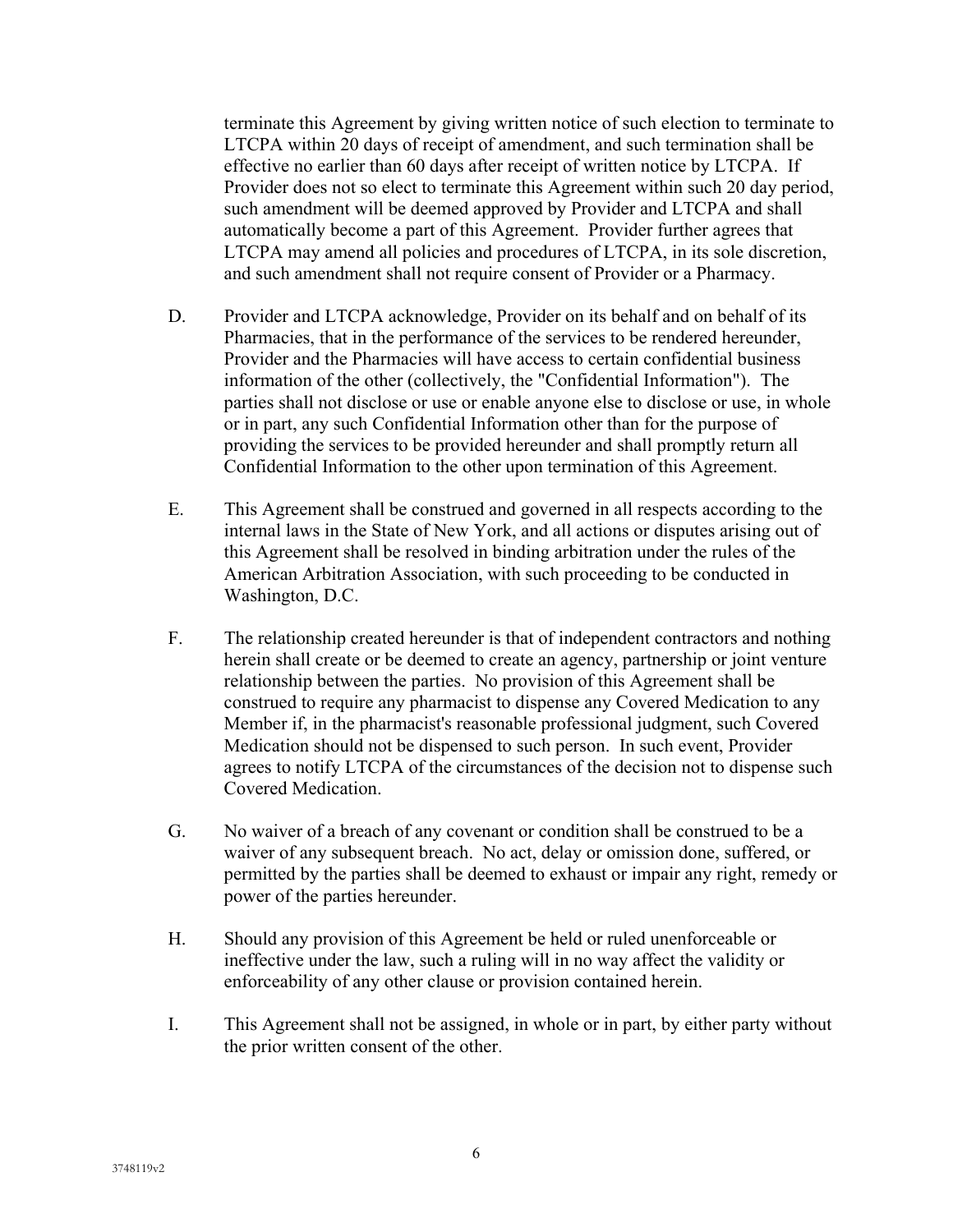J. The persons signing below represent that they have the legal authority to bind the entity for whom they are signing.